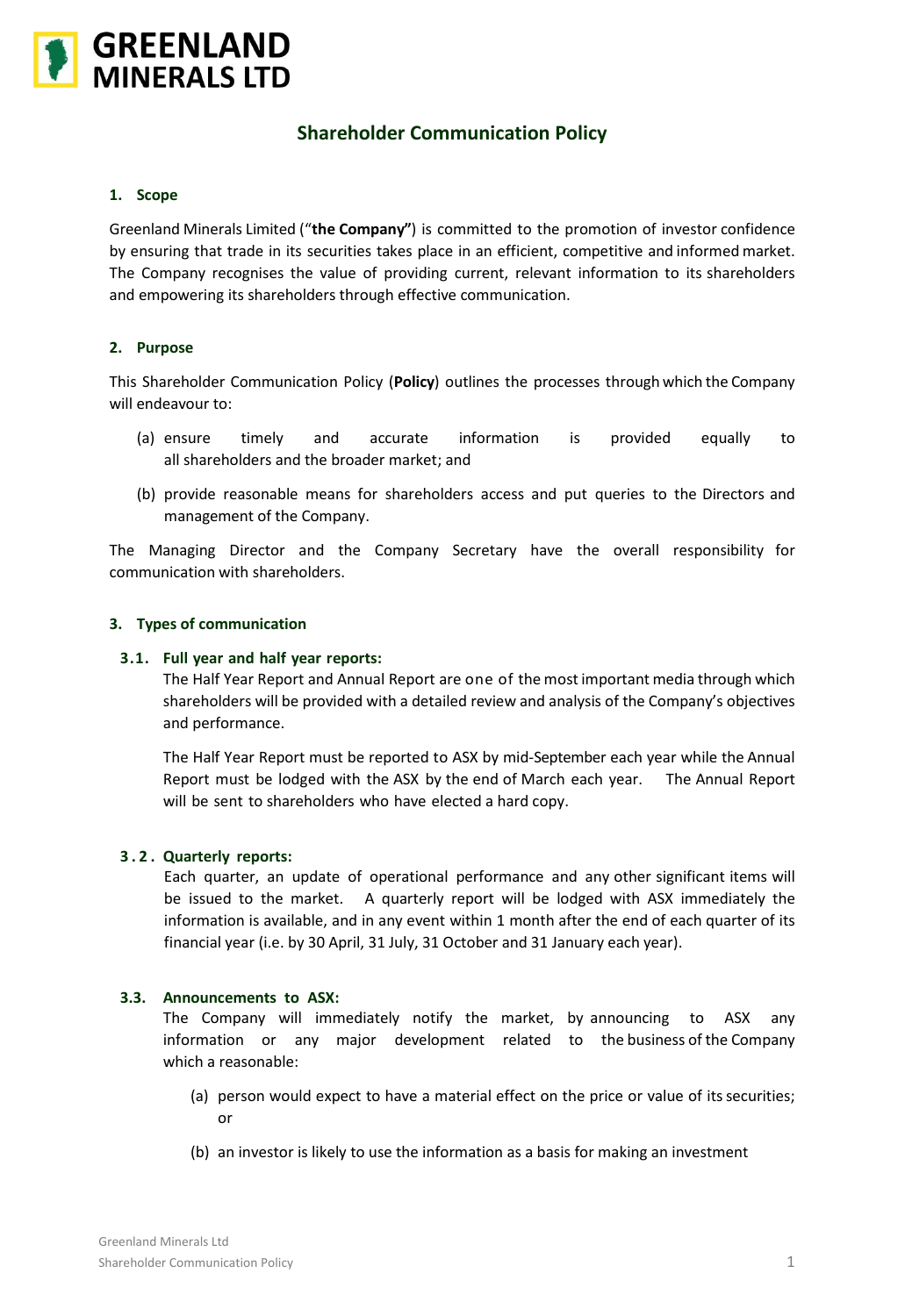

Announcements to ASX will be made in accordance with the requirements of the ASX Listing Rules and the Company's Continuous Disclosure Policy. The Continuous Disclosure Policy sets out the Company's policy for:

- (a) the disclosure of material information on a timely basis;
- (b) authorised spokespersons;
- (c) procedures for making announcements; and
- (d) investor briefings, analyst briefings and responding to analyst reports.

A copy of the Company's Continuous Disclosure Policy can be obtained from the Company's website: [www.ggg.gl/investors/policies-and-charters/](http://www.ggg.gl/investors/policies-and-charters/)

### **3.4. Shareholder meetings:**

The Company encourages and supports shareholder participation in general meetings. The Company will provide means of opportunity to shareholders to put questions to the Directors and management at general meetings. Shareholder who cannot attend general meetings will be provided the opportunity to submit written questions to the Company before the meeting.

Mechanisms for enabling shareholder participation will be reviewed regularly to encourage the highest level of participation.

## **3.5. Auditor's report:**

The Company will request the external auditor to attend the annual general meeting and be available to answer shareholder questions about the conduct of the audit and the preparation and content of the auditor's report.

#### **3.6. Access to management:**

The Company will provide shareholders and potential investors with reasonable access to the Managing Director and the Company Secretary for the purposes of obtaining additional information and making enquires related to the Company and its operations. All responses will be subject to the Company's Continuous Disclosure Policy.

#### **3.7. Electronic communication:**

The Company acknowledges that communicating with its shareholders by electronic means is an efficient way of distributing information in a timely and convenient manner, particularly through its website address [www.ggg.gl](http://www.ggg.gl/)

All information disclosed to the ASX (except announcements of a procedural nature that have no material effect on the Company) will be placed on the Company's website as soon as it is disclosed to and acknowledged by the ASX, and will be maintained on the Company's website for at least three years. All information contained on the Company's website will be continuously reviewed and updated to ensure all information is current, or appropriately dated and archived.

# **3.8. Email notifications:**

Whenever possible, the Company will use email to communicate with shareholders who wish to receive communications in electronic form. Shareholders may register at the Company's website in order to receive links to important information by email, such as Company reports and ASX announcements.